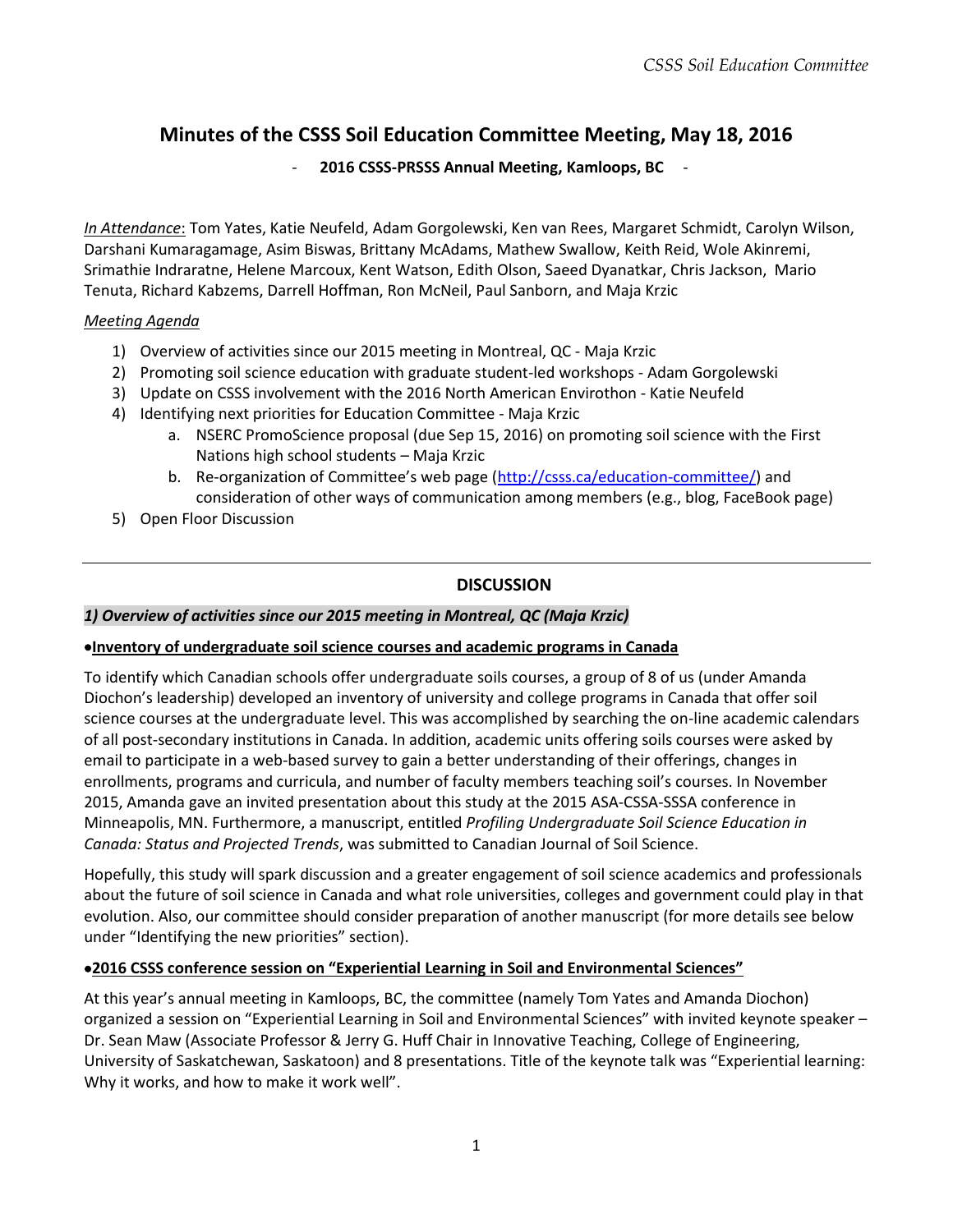Call for proposals for sessions of the 2017 CSSS Annual Meeting in Peterborough, ON can be found in the upcoming September issue of the CSSS Newsletter, but just as a heads-up, deadline for these proposals is October 30, 2016. Think about if there is an education related topic that you would like to see discussed at our annual meeting and bring your ideas forward.

#### *2) Promoting soil education with graduate student-led workshops (Adam Gorgolewski)*

Adam Gorgolewski (PhD student at University of Toronto) connected with Dr. Doug Hayhoe (keynote speaker for soil education session at 2015 CSSS conference) to devise a plan on how to involve soil science graduate students in helping elementary level teachers who often may not have the tools, knowledge, and resources to effectively engage students in the subject. The overall objective of this project is to provide standardized online resources that allow graduate students to run soils-themed workshops aimed at elementary aged students, with minimal preparation, cost and equipment. Adam presented key findings of this project both at the committee's meeting and education session during which he outlined potential benefits of graduate student-led workshops, potential challenges, lessons learned from pilot workshops, and next steps. To date, several soil-themed 'pilot' workshops have been run with elementary students, and with one group of teacher candidates. Adam is planning to prepare an instructional document (to be ready by 2017 CSSS conference) that would help all graduate students interested to learn to effectively communicate simple scientific concepts to non-specialists and inspire elementary students to learn about soils.

### *3) Update on CSSS involvement with the 2016 North American Envirothon (Katie Neufeld)*

Collaboration with Envirothon (annual academic competition for high school students organized by the NCF-Envirothon, which is a program of the National Conservation Foundation) continued.

During the Fall of 2015, a group of 15 CSSS members developed the following four soil science educational resources:

- (1) Soils, Land-Use and Invasive Species lesson plan,
- (2) Soils, Land-Use and Climate Change lesson plan,
- (3) Pedology activity sheet, and
- (4) Soil fact sheet.

This material will help students prepare for Envirothon competitions. The final version of the material was produced in April 2016 and is posted at CSSS website [\(http://csss.ca/education-committee/](http://csss.ca/education-committee/) ). The CSSS members who developed those educational resources included: Carolyn Wilson, Jessica Arteaga, David Kroetsch, Paul Hazlett, Daryl Dagesse, Richard Heck, Lindsey Andronak, Alison Murata, Mathew Swallow, Edith Olson, Eryne Croquet, Emma Holmes, Maja Krzic, Katie Neufeld, and Lesley Dampier. CSSS members also have an opportunity to help out at the 2016 Envirothon Competition in Peterborough (July 24-29, 2016) as volunteers as testing buddies, trail escorts, presentation supervisors, judges, workshop leaders and chaperones. To learn more about this event go to<http://www.forestsontario.ca/education/programs/north-american-envirothon-2016/> or read an article prepared by Paul Hazlett in September's issue of CSSS Newsletter.

## *4) Identifying next priorities for Education Committee (Maja Krzic)*

a) Preparation of another soil science education manuscript. A potential topic could be "*Future directions of the Introduction to Soil Science courses in the 21st century post-secondary programs in Canada"* with the focus on